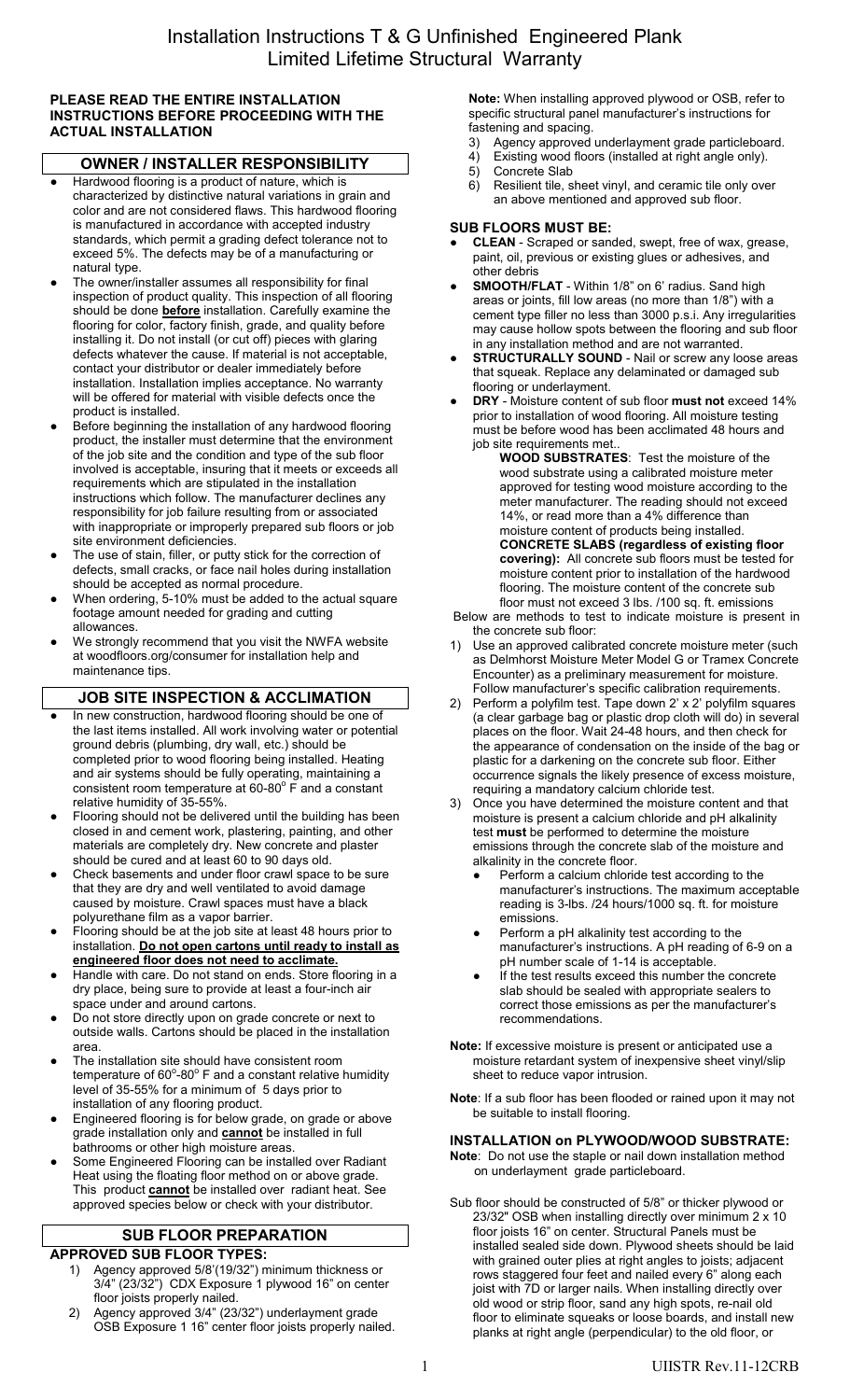# Installation Instructions T & G Unfinished Engineered Plank Limited Lifetime Structural Warranty

overlay old floor with 1/4" plywood underlayment. Leave a 1/8" gap at the edges and nail with 7D or larger nails every 6" at the edges and every 12" in both directions and through the interior of each sheet of plywood. The moisture content of the wood or plywood should not exceed 14%.

## **INSTALLATION on CONCRETE SLABS:**

All concrete sub floors should be tested for moisture content. New concrete slabs require a minimum of 60 days curing time before installation. Concrete sub floors must be free of existing adhesives, grease, oil, dirt, and curing compound. These may be removed chemically or mechanically, but do not do not use a solvent based stripper. The residual solvents can prohibit satisfactory bond of floor adhesives, the concrete, and the flooring. To ensure a lasting bond make sure the perimeter of the foundation has adequate drainage and vapor barrier.

**Note: LIGHTWEIGHT CONCRETE:** Lightweight concrete has a dry density of 100 pounds or less per cubic foot and is only suitable for engineered wood floors when using the floating installation method. Many products have been developed as self-leveling toppings or floor underlayment. These include cellular concrete, resin reinforced cementations, underlayments and gypsum-base materials. Although some of these products may have the necessary qualifications of underlayment for wood flooring installation, others do not. To test for lightweight concrete, scrape a coin or key across the surface of the sub-floor. If the surface powders easily or has a dry density of 100 pounds or less per cubic foot, use only the floating installation method.

## **INSTALLATION on SUB-FLOORS OTHER THAN WOOD OR CONCRETE**:

Do not install over carpets.

**Note**: Perimeter glued resilient vinyl and rubber tiles are unacceptable underlayments and must be removed.

Terrazzo, marble, tile and any other hard surfaces that are well bonded to sub floor, dry, structurally sound and level, as described above, are suitable as a sub floor for this engineered hardwood flooring installation. As above, the surface must be sound, tight, and free of paint, oil, existing adhesives, sealers, wax, grease, and dirt. Terrazzo, marble and ceramic tile must be scuffed to assure adhesion.

The flooring can be glued or floated directly over full spread permanently bonded acoustical cork. Density should be 11.4 lb. / cubic ft. and installed according to cork manufacturer's recommendations. Do not use foam underlayment when using the floating method over cork.

**WARNING!** Do not sand existing resilient tile, sheet flooring, backing, or felt linings. These products may contain asbestos fibers that are not readily identifiable. Inhalation of asbestos dust can cause asbestosis or other serious bodily harm. Check with local, state, and federal laws for handling hazardous material before attempting the removal of these floors.

### **INSTALLATION OVER RADIANT HEAT SUBFLOORS**:

This product is not approved for installation over radiant heat applications. The Warranty will be voided if used over any radiant heat

## **DO NOT USE ON RADIANT HEATED SUBFLOORS.**

## **JOB SITE PREPARATION**

- Verify floor is level and structurally sound. Repair as needed. Sub floor irregularities may cause any wood flooring installation to develop hollow spots between the flooring and the sub floor. These are not the result of any manufacturing defect.
- Undercut door casings
- Remove any existing wall base, shoe molding, quarter round or doorway thresholds
- Regardless of the installation method all floors should be racked.

## **FLOATING FLOOR INSTALLATION METHOD FOR 5" ENGINEERED PLANK ONLY REQUIRED TOOLS AND ACCESSORIES**

# Tape Measure

- Moisture Meter (wood / concrete)
- Mallet (light colored)
- Circular or Hand Saw
- Miter or Table Saw
- Pry Bar
- Drill with 1/16" bit
- Tapping Block Chalk Line and Chalk
- Hammer
- Safety Equipment (Goggles & Mask)
- Utility Knife
- 3/8 "or 1/2" Spacers
- Hardwood Flooring Cleaner
- Tongue and Groove Flooring Adhesive
- Broom

**APPROVED SUB FLOOR**: All sub floors should be covered with either a 3 in 1 Underlayment or an approved 1/8" thick closed cell foam underlayment. When using a 1/8" thick closed cell foam underlayment over a concrete sub floor, you must also use a 6 or 8 mil polyethylene film which acts as a vapor barrier.

**BELOW GRADE:** All engineered products when installed using the floating installation method, can be installed below grade. However the following instructions must be followed.

The concrete slab should be sealed or painted with a good concrete sealer. Then the 3 in1 Underlayment or the 6 mil poly film should be installed with ends butted together and taped with a clear 2" packaging tape to prevent any moisture from coming up through the seams. The 3 in 1 underlayment or 6 mil poly film should be lapped up the wall 4" all the way around the room. This can be trimmed off after moldings are installed. If you are using the 3 in1 underlayment, you are ready to begin the installation. However, if you have used the 6 mil poly film, roll out on top of the 6 mil poly film a 1/8" thick closed cell foam, butting the edges but not overlapping.

#### **IMPORTANT: DO NOT INSTALL CABINETS OR WALLS ON TOP OF THE FLOORING WHEN USING THE FLOATING INSTALLTION METHOD.**

#### **Step 1: POSITION THE FIRST ROW**

**Important:** The flooring should be installed from several cartons at the same time to insure proper color, grain, and shade mix.

Before starting, first measure the width of the room, and then divide the room's width by the width of the plank. If this means that the last row of planks will be narrower than 2", then you will need to cut the first row of planks to make it narrower. Cut in such a way that both rows of planks (the first and last to be installed in the room) will have the same approximate width for an overall continuous look. See installing the last row.

**Note:** To cut the boards, always saw with the teeth cutting down into the face or top of the board**.** Cutting from the top down helps protect the surface.

Begin the installation of the planks in the left hand corner of the room with the long direction parallel to the incoming sunlight source or to the longest wall of the room (if this is possible). Be sure to install the first row of boards with the groove side facing the wall. Use 3/8" or 1/2" expansion spacers (depending on the thickness of the flooring) to provide a gap for the seasonal expansion of the flooring along the walls of the entire room. Always place expansion spacers against the wall where the two boards meet. This will make maintaining a good square easier.

**Note:** Larger rooms require additional expansion space. Add 1/16" to the width of the spacers for every 3' the room extends beyond 25'. Dimensions exceeding 40' require the use of a tmolding for expansion.

If the starting wall is out of square, it will be necessary to scribe the first row to match the wall, allowing the opposite side of the row to present a true square base for the rest of the floor. When the first row is complete, you must have a straight, even base established.

## **Step 2: GLUING THE BOARDS TOGETHER**

- When installing the products which have been approved for the floating installation method, the boards must be side and end glued using tongue & groove Adhesive.
- Always apply the adhesive into the bottom of the groove on each board. Do not fill the groove. Apply a continuous bead, filling the bottom of the groove no more than halfway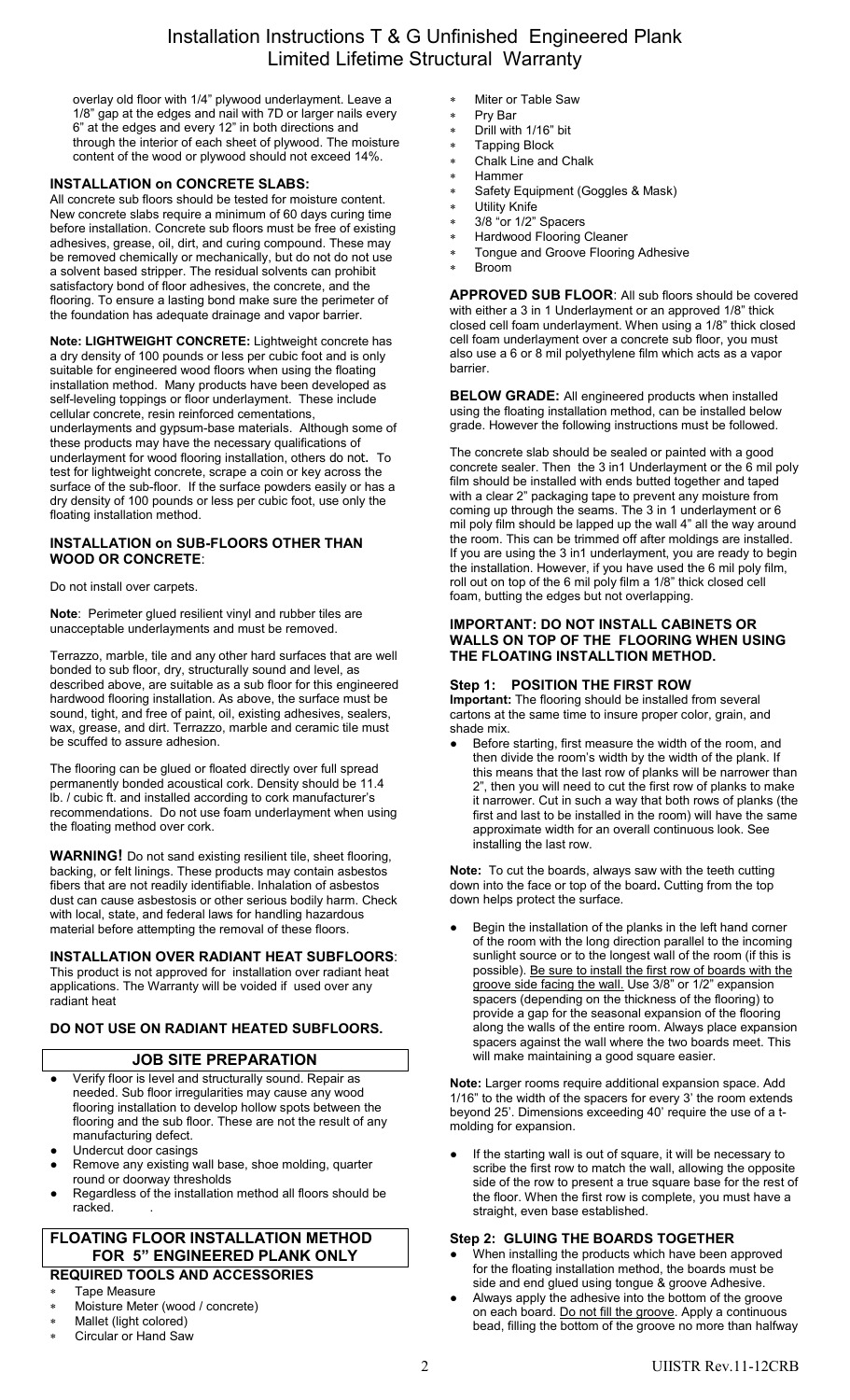# Installation Instructions T & G Unfinished Engineered Plank Limited Lifetime Structural Warranty

full. Start & stop adhesive 2" from the ends on the long side of the board and 1" from the ends on the butt end. **Note:** If any excess adhesive squeezes up to the finished surface, wipe it off immediately using a water dampened cloth or adhesive remover. Then dry the surface and buff with a dry cloth. If the adhesive has dried, use a soft white cloth moistened with adhesive remover. Do not abrade the wood surface.

## **Step 3: INSTALLING THE REST OF THE FLOOR**

**Note:** Always stagger 18" between end joints of adjacent board rows. The end joints should not repeat visually across the installed floor.

- After installing the first row of boards, apply the adhesive to the first board on the second row using the above gluing instructions.
- Connect that board to the first row making sure that there is at least an or 6" stagger between the end joint of the board on the first row.
- Tap the boards together with a a hammer and a tapping block. Be sure that the tapping block is against the tongue only and use only a gentle tapping motion to tap the boards together. Excessive force will damage the board making it difficult to install additional boards. Do not tap on the groove side of the boards as this will cause damage to the boards. Once the board has been tapped into place check for a tight fit on sides and ends.
- To install the rest of the flooring, continue placing the boards from left to right, plank by plank, and row by row.

**Note:** When installing around fixed objects, small areas or even in general installation areas, the use of installation straps may prove helpful for securing boards together. Installation straps are a handy tool that will insure a tight fit when used to strap each continuous row of installation.

## **Step 4: INSTALLING THE LAST ROW**

Most often the entire length of the last row will need to be cut so that it is narrow enough to fit the remaining space. When this occurs, follow this simple procedure:

- Lay a row of boards, unglued, with the tongue toward the wall, directly on top of the last row installed.
- Take a full width scrap piece of the product that is being installed with the face down and the tongue side against the wall. Use 3/8" or 1/2" spacers against the wall to ensure the proper expansion space.
- Draw a line along the row moving down the wall. The resulting line gives the proper width for the last row which, when cut, can then be wedged into place using the pull bar.
- **Note: Floor should remain free of foot traffic for a minimum of 12 hours while adhesive sets.**

## **Step 5: SANDING AND FINISHING THE FLOOR**

**● DO NOT** start buffing/sanding product until adhesive has cured for 24 hours.

- **DO NOT** sand the floor but rather buff before applying stain and finish.
- **●** Before sanding the floor, make sure all cracks or knots are filled with wood filler to the desired color of your finished floor. Also sweep the floor clean immediately before sanding.
- **●** Flooring has been presanded at the factory. Finish sanding with an 80 or 100 grit paper is all that is needed before the finish is applied.
- **●** It is recommended that a non aggressive vibratory sander be used on an engineered floor. Make one or two passes with the sander until the flooring is sanded smooth and clean of all putty or filler.
- **●** The sanding should take place with the grain direction of the wood. It may be necessary to use a small vibratory or orbital palm sander to sand around the edges of the walls and in hard to reach areas.
- **●** The finishing process should begin immediately after the sanding.
- Remove all sander dust with a broom and tack cloth.
- The finish process involves a stain, if desired, and a protective urethane coating to the flooring. It is important that only compatible products are used for the stain, seal, and finish process and that you always refer to the finish manufacturer's compatibility requirements and application instructions.
- The use of putty to cover small cracks or face nails holes should be considered normal in hardwood flooring installations.
- Make sure when the installation is complete that the expansion spacers are removed and the expansion space is covered with the appropriate molding such as base

board and 1/4 round or shoe molding. Do not nail moldings into the floor but nail into the wall.

If the floor is to be covered do not use plastic use a breathable material such as cardboard or kraft paper.

# **STAPLE DOWN INSTALLATION METHOD**

- **REQUIRED TOOLS AND ACCESSORIES** Manual or Pneumatic Fastening Machines with 15-18 gauge 3/16" Crown Staples 1 1/4"-1 1/2" length
- Moisture Meter (wood & concrete)
- Circular or Hand Saw
- Miter or Table Saw
- Drill with 1/16" bit
- **Broom**
- 15 lb. Asphalt Saturated Felt (not rosin paper
- Tape Measure
- Mallet (light colored)
- Pry Bar
- Chalk Line and Chalk **Hammer**
- Safety Equipment (Goggles & Mask)
- \* Utility Knife
- Nail Punch
- Hardwood Flooring Cleaner

#### **NOTE: Improper adapter plates and/ or staples/cleats can cause severe damage. Contact your Fastener Manufacturer for the proper adapter as well as recommended staples, cleats and air pressure**

#### **Do not use staples or nails intended for 3/4" solid flooring.**

- Avoid striking the edge of the prefinished flooring with the fasteners mallet. Edge crushing can occur causing cracks and splinters. Use a block to hammer against if necessary. Use only a flooring nailer that engages the top profile over the tongue at the appropriate angle. Make sure that the flooring nailer is flat against the board to prevent top edge damage. The plate in contact with floor must be smooth and free from nicks or scratches. Faceplates should be covered with protective materials to prevent damage to the surface of the flooring.
- For manual fasteners improper plate selection can cause severe edge damage. Check with the fasteners manufacturer to ensure that the proper adapter has been used for this nominal  $3/8$ " or  $\frac{1}{2}$ " flooring (9, 9.5 or 12 mm).
- For pneumatic fasteners, improper air pressure settings and failure to use the proper adapters can cause damage to the flooring. The correct adapter and air pressure setting will properly set the fasteners in the nail pocket. Set air compressor to the fastener manufacturers recommended PSI setting or an initial pressure of 75 PSI. Use a compressor with an in-line regulator with an air hose for proper adjustments. Adjust the air pressure to insure proper setting of staples. If tongue damage occurs, lower the air pressure. If the staples do not set properly increase the air pressure.
- If you need to remove a side nailed staple, do not pull straight up from the tongue. This will damage the surface of the board. Instead, pull out the staple from the tongue at the front of the board with all pressure from the hammerhead directed into the sub floor.
- The manufacturer of the flooring is not responsible for any damage caused by the use of improper fasteners, improper adapters as well as staples or cleats or tools or minor squeaking on mechanically fastened floors.

### **Step 1: ESTABLISH A STARTING POINT**

- Before beginning the actual installation, provide proper layout of flooring by laying out several rows of flooring end to end in a staggered pattern.
- Allow for a minimum  $6$ " stagger of the end joints of the adjoining row, distributing short and long lengths equally over the areas where the flooring is to be installed.
- Flooring is to be installed at right angles to the floor joists and, if possible, in the longest dimension of the room.
- Work out of several cartons at a time to insure proper color and shade mixture.
- To ensure that you have a good straight-line, place a mark 1" plus the width of the flooring on the end wall near a corner of the starting wall. Repeat on the opposite corner wall and insert nails into each mark. Snap a chalk line to provide a straight line to help align the planks
- Leave at least  $3/8$ " to  $1/2$ " for expansion at all vertical surface to be covered by the baseboard or quarter round trim. Normally the expansion space around the rooms should be the same distance as the thickness of the hardwood flooring.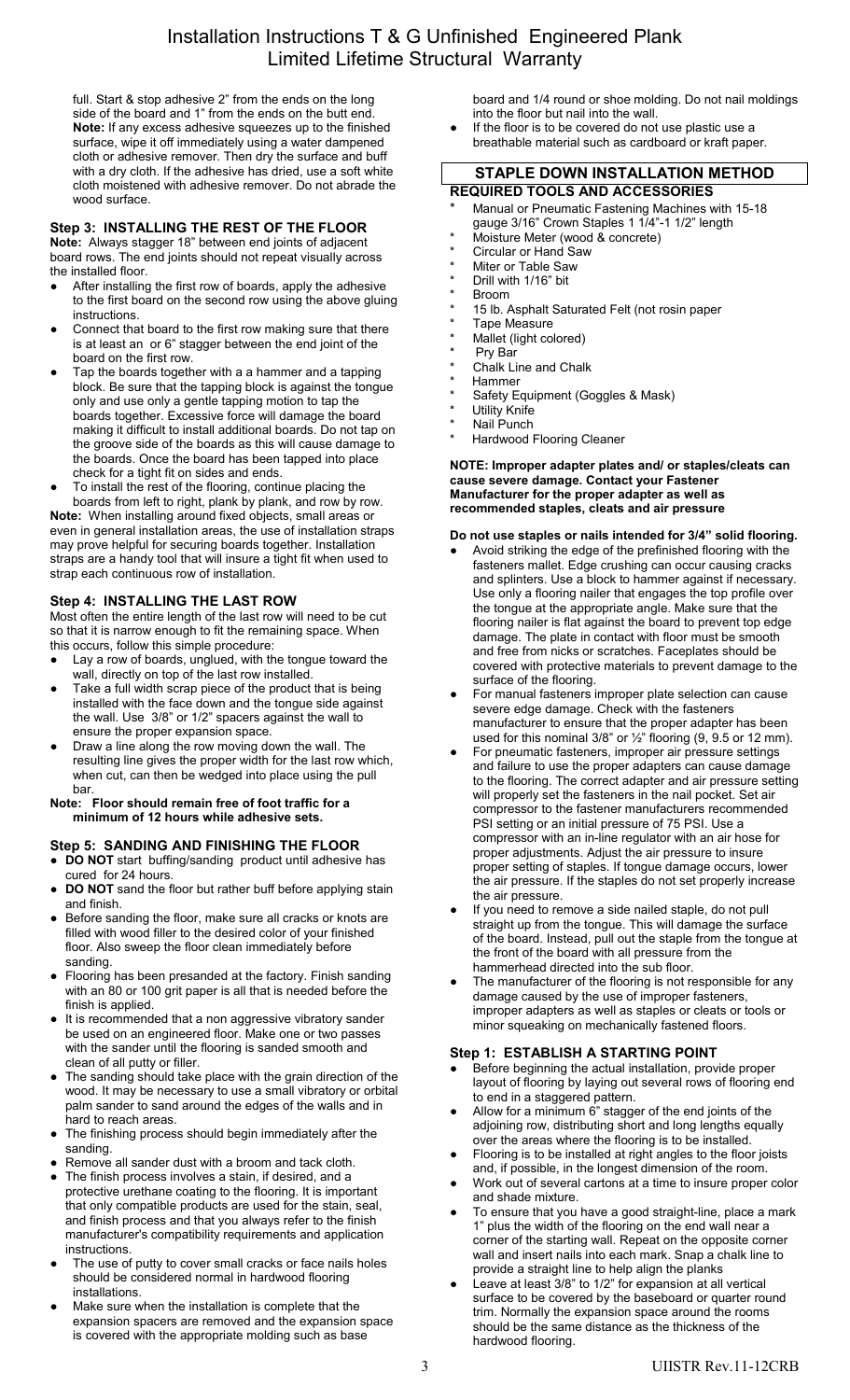# **Step 2: INSTALLING THE FLOOR**

- Fasten a sacrificial board to the floor and check for surface damage, air pressure settings, and tongue damage before proceeding. Make all proper adjustments before installation. Then remove and destroy the board.
- For the first row use the longest straightest boards.
- Align the first piece on the chalk line with the tongue out. The groove side and end will be facing the starting wall. Pre drill holes to avoid splitting. Drive 7d or 8d finish nails or screw type flooring nails into the face of the board every 12" approximately 1/3"-3/4" from the edge closest to the starting wall and within 2"-3" from the ends and in the darker grain of the wood. Keep the starter strip aligned with the chalk line.
- $\bullet$  Edge nail the plank by driving the same type nails at a 45 $^{\circ}$ angle through the tongue of the first piece, spacing the nails every 8" - 10" and within 2"-3" from the ends. Repeat this process for the entire first row. Upon completion of the first row, go back and sink the face nails with a nail punch. If it appears that the holes will not be covered by the quarter round or wall base, fill with putty that blends with the floor color.
- Repeat the edge nailing for the second row but do not face nail like the first row. Typically the first few rows must be edge nailed by hand due to the close proximity to the wall. When clearance allows, use the stapler/fastener.
- For ease of installation, work left to right. Left is determined by having your back to the wall where the starting course is laid. When it is necessary cut a strip to fit the right wall using a strip long enough so the cut off piece is minimum of 8". Start the next course on the left wall with this piece.
- Install each succeeding row of planks by stapling/fastening the tongue side every 4"-6" to within 2" from board ends. Be attentive to staggering the ends of the boards at least 6" in adjacent rows to avoid clustering end joints.
- Upon reaching the last row to be installed, the planks should be ripped to allow a 3/8"–1/2" expansion space. Depending upon the board thickness, the last rows must be fastened by nailing approximately 1/2"-3/4" from the back edge of the board every 12". The same process of counter sinking the face nails and applying putty should be repeated (as above on starting wall).

# **Step 3: SANDING AND FINISHING THE FLOOR**

- **DO NOT** start buffing/sanding product until adhesive has cured for 24 hours.
- **DO NOT** sand the floor but rather buff before applying stain and finish.
- **●** Before sanding the floor, make sure all cracks or knots are filled with wood filler to the desired color of your finished floor. Also sweep the floor clean immediately before sanding.
- **●** Flooring has been presanded at the factory. Finish sanding with an 80 or 100 grit paper is all that is needed before the finish is applied.
- **●** It is recommended that a non aggressive vibratory sander be used on an engineered floor. Make one or two passes with the sander until the flooring is sanded smooth and clean of all putty or filler.
- The sanding should take place with the grain direction of the wood. It may be necessary to use a small vibratory or orbital palm sander to sand around the edges of the walls and in hard to reach areas.
- **●** The finishing process should begin immediately after the sanding.
- Remove all sander dust with a broom and tack cloth.
- The finish process involves a stain, if desired, and a protective urethane coating to the flooring. It is important that only compatible products are used for the stain, seal, and finish process and that you always refer to the finish manufacturer's compatibility requirements and application instructions.
- The use of putty to cover small cracks or face nails holes should be considered normal in hardwood flooring installations.
- Make sure when the installation is complete that the expansion spacers are removed and the expansion space is covered with the appropriate molding such as, base board and 1/4 round or shoe molding. Do not nail moldings into the floor but nail into the wall.
- If the floor is to be covered do not use plastic use a breathable material such as cardboard or kraft paper.

### **GLUE DOWN INSTALLATION METHOD REQUIRED TOOLS AND ACCESSORIES**

- $3/16"$  x 5/32" deep v notch trowel or  $1/4"$  x  $1/4"$  x  $3/16"$ square notch trowel. Follow adhesive manufacturers' guidelines.
- **High Quality Urethane Adhesive**
- **Broom**
- Tape Measure
- Moisture Meter (wood & concrete)
- Mallet (light colored)
- \* Circular or Hand Saw Miter or Table Saw
- 
- Pry Bar
- Drill with 1/16" bit 6 - 8 d screw shank nails
- Chalk Line and Chalk
- **Hammer**
- Safety Equipment (Goggles & Mask)
- \* Utility Knife
- \* Nail Punch
- Hardwood Flooring Cleaner

## **Step 1: GETTING STARTED**

Install the flooring parallel to the longest outside (exterior) wall in the room. Measure out from the wall on the door side of the room in two places; 29 1/2" for 2 1/4" wide products and 30 1/4" for 3" wide products. Mark and snap a chalk line across the two marks. The area between the chalk line and the wall is the working area and will be the last to be installed.

## **Step 2: SPREADING THE ADHESIVE**

- $\bullet$  Hold the trowel at a 45°-60° angle and spread adhesive onto an area no larger than 30-40 square feet at one time.
- After spreading, allow adhesive to flash off for 30-45 minutes before installing wood flooring. Maximum available working time is 45-50 minutes. (Colder temperatures or high humidity will extend times and warmer temperatures or low humidity will shorten times.)
- Do not install wood flooring material after adhesive dries. Test by touching adhesive. If not readily transferred to finger, adhesive is already dried. If adhesive has dried, remove adhesive and apply new material. Periodically check wood to confirm 100% adhesive transfer. Within one hour of setting wood, roll the installation with a 100- 150 lb. roller to promote good contact with the adhesive.
- **●** Always refer to the specific instructions on the hardwood flooring adhesive label.

# **Step 3: INSTALLING THE FLOOR**

- The flooring should be installed from several cartons at the same time to insure proper color, grain and shade mix.**.**
- After the adhesive has been spread following the above mentioned instructions, start with the first piece of flooring. Install the piece of wood with the groove towards you and the tongue facing the opposite wall. Line up the groove of the flooring with the chalk line then press the flooring into the adhesive.
- Working from left to right, lay the next board and continue working towards the right until you need to cut a piece to complete the first row. Measure the size you need to complete the first row and cut to length. The balance of the piece you cut will start the next row.
- If the left over piece is less than 6" long, cut another piece at a random spot, and start the second row with it. Be attentive to staggering the ends of the boards at least 6" in adjacent rows to avoid clustering end joints. A soft rubber mallet can be used to tap the boards on the face until they are pulled into proper position.
- To cut the boards, always saw with the teeth cutting down into the face or top of the board**.** Cutting from the top down helps protect the surface.

**For wood sub floors:** If you are working on a wood type sub floor, use small finishing nails to hold the first row in place. Fill nail holes with filler which is manufactured to blend with your flooring.

**For concrete sub floors:** If you are working on a concrete sub floor, take a piece of 1" x 2" x 8' pine board and using 1" concrete nails, nail the board onto the dry side of your chalk line. This will hold your first row of starter boards in place.

Complete the rest of the installation in your working area by following the same installation procedures that are stated in part 2 of this section.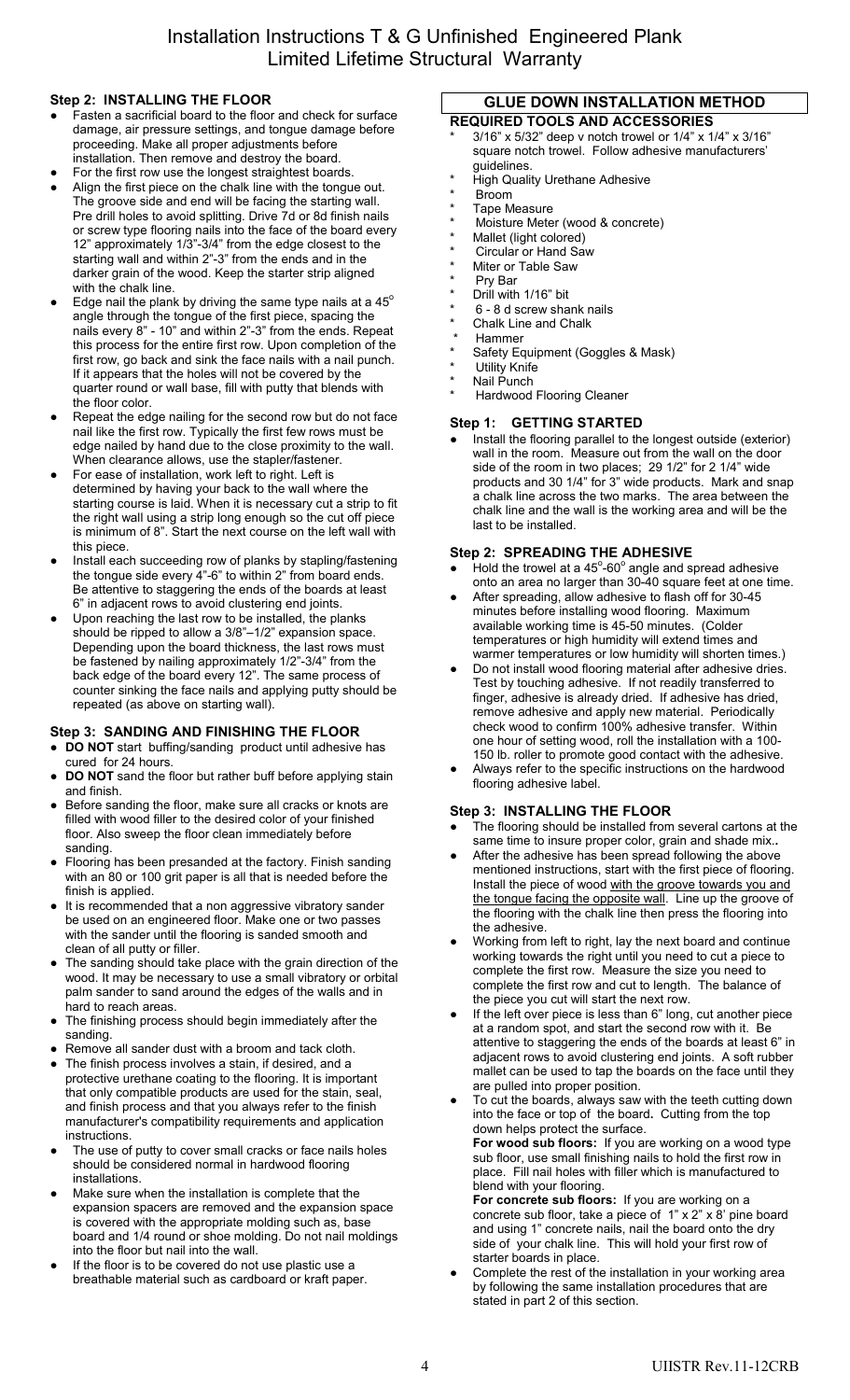# Installation Instructions T & G Unfinished Engineered Plank Limited Lifetime Structural Warranty

Lift a plank periodically to make sure that there is 100% contact between the board and the hardwood flooring adhesive.

## **Step 4: INSTALLING THE LAST ROW**

Most often the entire length of the last row will need to be cut so that it is narrow enough to fit the remaining space. When this occurs,follow this simple procedure:

- Lay a row of boards, unglued, with the tongue toward the wall, directly on top of the last row installed.
- Take a short piece of the hardwood flooring that is being installed with the face down and the tongue side against the wall.
- Draw a line with a pencil along the row moving down the wall. The resulting line gives the proper width for the last row which, when cut, can then be wedged into place using the pull bar.
- You will need to use the pull bar extensively to make the last row properly flush.

## **Step 5: SANDING AND FINISHING THE FLOOR**

- **DO NOT** start buffing/sanding product until adhesive has cured for 24 hours.
- **DO NOT** sand the floor but rather buff before applying stain and finish.
- Before sanding the floor, make sure all cracks or knots are filled with wood filler to the desired color of your finished floor. Also sweep the floor clean immediately before sanding.
- **●** Flooring has been presanded at the factory. Finish sanding with an 80 or 100 grit paper is all that is needed before the finish is applied.
- It is recommended that a non aggressive vibratory sander be used on an engineered floor. Make one or two passes with the sander until the flooring is sanded smooth and clean of all putty or filler.
- The sanding should take place with the grain direction of the wood. It may be necessary to use a small vibratory or orbital palm sander to sand around the edges of the walls and in hard to reach areas.
- The finishing process should begin immediately after the sanding.
- Remove all sander dust with a broom and tack cloth.
- **●** The finish process involves a stain, if desired, and a protective urethane coating to the flooring. It is important that only compatible products are used for the stain, seal, and finish process and that you always refer to the finish manufacturer's compatibility requirements and application instructions.
- The use of putty to cover small cracks or face nails holes should be considered normal in hardwood flooring installations.
- Make sure when the installation is complete that the expansion spacers are removed and the expansion space is covered with the appropriate molding such as base board and 1/4 round or shoe molding. Do not nail moldings into the floor but nail into the wall.
- If the floor is to be covered do not use plastic use a breathable material such as cardboard or kraft paper.

# **CARE GUIDE**

## **CLEANING YOUR FLOOR**

- Use a damp cloth to blot up spills and spots as soon as they happen. For tough spots such as oil, paint, markers, lipstick, ink, tar or cigarette marks, use acetone/nail polish remover then wipe with a damp cloth. Always avoid allowing liquids to stand on your floor.
- Vacuum, (using the hard floor attachment not the beater bar), dust mop or sweep the floor to minimize abrasive grit , debris, and dirt
- Occasionally wipe the floor with a damp mop or cloth
- Periodically clean the floor with a hardwood flooring cleaner, which is specially formulated for the finish. We recommend Bona Swedish Formula Hardwood Cleaner.
- **● Do not** use oil based, wax, and polish, strong ammoniated or abrasive cleaners, steel wool or scouring powder to clean the floor.
- **Do not** steam-mop, wet-mop or wash the floor with soap, water, oil soap detergent or any other liquid cleaning material. This could cause swelling warping, delamination and joint-line separation, and void the warranty.
- Do not use any type of buffing machine.

# **PROTECTING YOUR FLOOR**

 Use quality area rugs and doormats by outdoor entrance areas to prevent dirt, sand, grit and other substances such as oil, asphalt or driveway sealer from being tracked onto your floor. The rugs must be made of a breathable material to prevent moisture entrapment

- Sweep, dust, or vacuum the floor regularly to prevent accumulation of dirt or grit that can scratch or dull the floor finish.
- Use protective casters/caster cups or felt pads on the legs of furniture to prevent damage to the flooring. Use wide bearing leg bases, barrel type caster wheels, rubber rollers to minimize indentations and scratches from heavy objects. As a rule of thumb, the heavier the object, the wider the floor protector should be. Make certain to keep them clean and well maintained.
- Do not use rubber or foam backed plastic mats as they may discolor the floor. To prevent slippage use an approved vinyl rug underlayment
- Maintain a normal indoor relative humidity level between 35 and 55% and a temperature of  $60^{\circ}$ -80 $^{\circ}$  F throughout the year, to minimize the natural expansion and contraction of wood.

**Heating Season (Dry):** humidifier is recommended to prevent excess shrinkage due to low humidity levels. Wood stove and electric heat tends to create very dry conditions.

**Non-Heating Season (Wet):** An air conditioner or dehumidifier or periodically turning on your heating system can maintain humidity during the summer months. Avoid excessive exposure to water during periods of inclement weather.

- Avoid gouges or cuts in your floor from sharp objects. While your floor is very wear resistant, sharp or pointed objects can nevertheless damage it.
- Don't walk on your floor with stiletto-style heels, spiked shoes, or cleats; they may cause indentations in your floor.
- Keep pet's nails trimmed to minimize finish scratches.
- Rearrange area rugs and furniture periodically so the floor ages evenly. UV sunlight will soften the tone of different species of hardwood to varying degrees.
- Protect your floor from direct sunlight. Use curtains and UV resistant film on large glass doors and windows
- Use a dolly when moving heavy furniture or appliances. But first, put down a sheet of quarter inch plywood or Masonite to protect the floor and help prevent denting. Carpet or cardboard is not adequate to prevent surface compression scratches. Never try to slide or roll heavy objects across the floor to avoid denting.

## **REPAIRING YOUR FLOOR**

- Minor damage can be easily repaired with finishing putty available in blending colors.
- Retain several planks for future repairs.
- Major damage will require board replacement.

**C CAUTION: WOOD DUST WARNING**

**The State of California (OEEHA Prop 65, California Health and Safety Code Section 25249.6) has classified Wood Dust as a substance known to cause cancer. Drilling, sawing, sanding, or machining wood products generates wood dust.**

**The State of Minnesota( Statute 1984 sections 144.495 and 325F.18 ) require all HDF and plywood sold or used in Minnesota meet the HUD Formaldehyde EmissionStandard 24 CFR Sections 3280.308 and 3280.406**.

Airborne wood dust may cause lung, upper respiratory tract, and eye and skin irritations. Some wood species may cause dermatitis and /or respiratory allergic reactions. The International Agency for Research on Cancer (IARC) has classified wood dust as a nasal carcinogen in humans. Wood dust can also cause a flammable or explosive hazard

#### **Precautionary measures:**

- Recover dust for disposal. Sweep or vacuum dust for disposal or if power tools are used equip them with a dust collector.
- Avoid dust contact with an ignition source
- Avoid prolonged or repeated breathing of wood dust in air. If there are high levels of dust then use an NIOSH- designated dust
- mask. Avoid dust contact with eyes and skin
- **First Aid Measures:**
- If inhaled, move to fresh air. In case of contact flush eyes and skin with water. If irritation persists, call a physician.

#### **Please contact your dealer or distributor to request a Material Safety Data Sheet (MSDS)**

**IMPORTANT NOTE:** The information and data above is based on the experience of occupational health and safety professional. It comes from sources believed to be accurate or otherwise technically current. It is the user's responsibility to determine if this information is suitable for specific application and to follow any necessary safety precautions.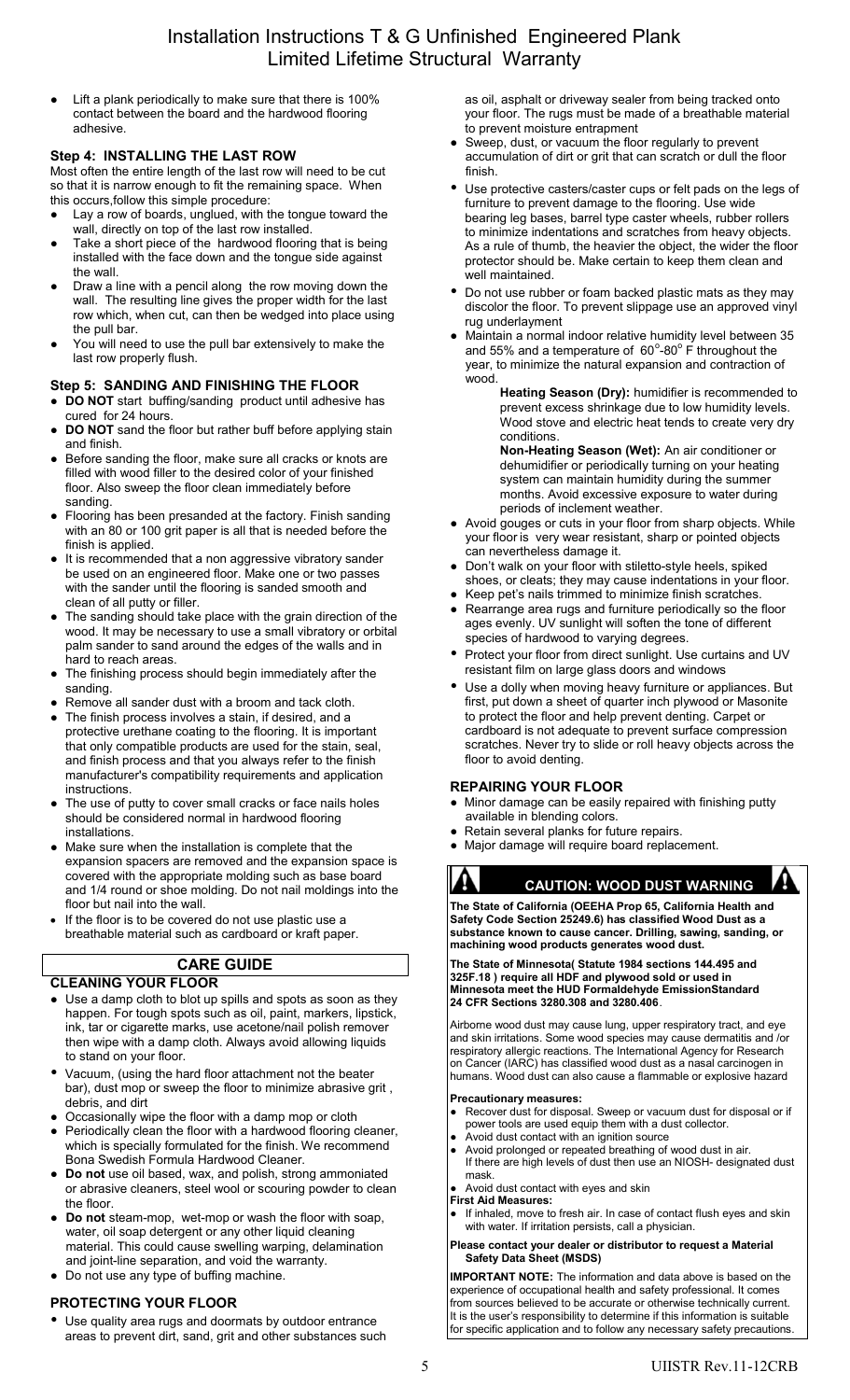# **MOLDINGS**

## **Installation Tips:**

- Moldings must be predrilled avoid splitting whenever they are to be secured with nails or fasteners.Use a 10 or 12" miter saw with pre-set adjustments for the basic miter cuts at 22.5 $^{\circ}$ , 45 $^{\circ}$ , and 90 $^{\circ}$ . A carbide tipped blade makes the best cuts.
- On Wall Base or Quarter Round moldings, never restrict the hardwood floor's natural contraction/expansion movement by driving the fasteners at a downward angle. Rather, attach the moldings to the wall or vertical surface.
- Always miter cuts rather than having butt cuts when splicing. Decide the direction of the miter by cutting the molding with the long point oriented in the same direction as your natural line of vision when you enter the room.

**Wall Base -** Borders the wood floor at the base of the wall to give the room a finished look. This molding conceals the required expansion space between the wall and the hardwood flooring. It is also sometimes used under cabinets and toe kicks.

**Quarter Round** - This molding conceals the required expansion space between the wall and the hardwood flooring. It is also sometimes used under cabinets and toe kicks where a wall base won't fit or at the base of the stairs to provide a subtle blend between the floor and the wall or vertical surface.

**Threshold** - Typically used at exterior doorways as atransition between flooring and the doorway threshold. It is also used to transition a wood floor to different floors to make them fit together perfectly, such as high pile carpeting or tile. Another typical use for a threshold is to conceal the expansion space between the flooring and a vertical surface such as fireplace hearths and sliding glass doors.

**T-Molding -** Commonly used in doorways to join two wood floors in adjoining rooms. Also recommended when making transitions from a wood floor to another floor that is approximately the same height such as ceramic tile, hardwood or laminate floors, not carpet. T-Moldings are also used to provide expansion joints when a floor dimension exceeds the length of 40' or a width of 30'.

**Reducer -** Used to join hardwood floors that have been glued down or nailed down with floors of different heights such as vinyl, ceramic tile, or low pile carpeting.

**Stair Nose -** Provides the proper transition for stairways or steps which have hardwood floors that have been installed by either the nail down or glue down installation method. Also provides the proper overhang for a transition from one floor level to the next such as the step into a sunken living room.

# **RESIDENTIAL WARRANTY**

Manufacturer warrants the original purchaser of its Unfinished Engineered Hardwood Flooring in North America to the following warranties:

#### **LIMITED LIFETIME STRUCTURAL INTEGRITY WARRANTY**

Manufacturer warrants its products in their original manufactured condition to be free from manufacturing and workmanship defects including delamination (separation between plies), milling, and grading. (Up to 5% of industry standard).

These warranties, which begin from the date of purchase, apply only to products used in indoor dry residential applications either below grade, on grade or above grade and are valid only in North America.

These warranties apply only to the original purchaser and the original residential location where the product is installed and are not transferable.

Any product designated as "tavern", "economy", "cabin grade", "seconds", 'B grade" or "as is" is not covered by any of these warranties.

Hardwood flooring being a natural product will continue to expand and contract during seasonal and temperate changes. Product when properly installed may experience slight

separation (up to 1/32") between boards. If minor separation or seasonal cracks occur, they are not covered by this warranty.

The accepted industry standard is an allowance of up to 5% of the flooring shipped to contain milling, grading, handling, and occasional finish defects and shall not be considered a structural defect.

Product thought to be defective by the person doing the installation should be returned to your dealer for inspection and possible replacement **PRIOR TO INSTALLATION**. Installation implies acceptance. No warranty will be offered for obvious visual defects or appearance related claims such as grade or color once the products are installed.

#### **IF THE ENGINEERED FLOORING SHOULD FAIL TO MEET THE TERMS OF THE WARRANTY, MANUFACTURER, AT ITS OPTION, WILL EITHER**:

- Supply replacement product or parts to repair, refinish, or replace the defective product at the manufacturer's option.
- Refund up to the full purchase price of the defective products.

**THIS WARRANTY IS EXCLUSIVE**. It covers the repair or replacement of defective materials only and does not cover labor costs unless professionally installed by a certified flooring installer. Installation of the replacement products will be at the original purchaser's expense. If professionally installed, the manufacturer will pay the reasonable labor costs to perform the replacement or repair during the first five (5) years from the date of the original purchase. Any and all labor costs must be pre-approved by the manufacturer. In the event that the style installed in the home is no longer available, the manufacturer will replace the affected floor with another style of equal value. Under no circumstance will the value of a warranty claim exceed the original purchase price of the product.

#### **THE ABOVE DESCRIBED REMEDY IS THE ORIGINAL PURCHASER'S SOLE AND EXCLUSIVE REMEDY FOR CLAIM UNDER THIS LIMITED WARRANTY.**

## **CONDITIONS**

Manufacturer will honor claims under this warranty only if all of the following conditions are satisfied:

- At all times between purchase and installation the flooring must be properly stored according to installation instructions.
- Interior residential construction ONLY.
- DO NOT over over Radiant Heat.
- The flooring must be installed below grade, on grade or above grade according to the recommended installation instructions and adhesives.
- Material and relative humidity in the area of use must be within a normal range of 35%-55%.
- Problems caused by failure of the homeowner or installer to evaluate the jobsite and jobsite conditions are not covered.
- This limited warranty applies only where the affected area of the flooring is visible and covers an area greater than 10% of the room.
- A description of the problem, photographs, and a sample that clearly shows the warranty problem must be presented to the retailer/distributor for presentation to the manufacturer.
- The covered person must provide valid proof of purchase for material and labor in the form of a sales receipt or invoice. This must show the date of purchase, original purchase price, and that he/she is the original purchaser
- Manufacturer must receive written notice within 30 days after discovery of any claimed defect or failure covered under this warranty, but within the time period applicable to the limited warranty.
- Manufacturer reserves the right to have a manufacturer's designated representative or firm inspect and take samples of the hardwood floor for analysis
- Manufacturer must be given 60 days following notice to inspect the product to confirm any failure.
- Inspections of the hardwood floors must be performed in accordance with industry standards from a standing position with normal lighting and no glare.
- Written notice and all photographs, samples and other documentation should be sent to the distributor/dealer from which the flooring was originally purchased.